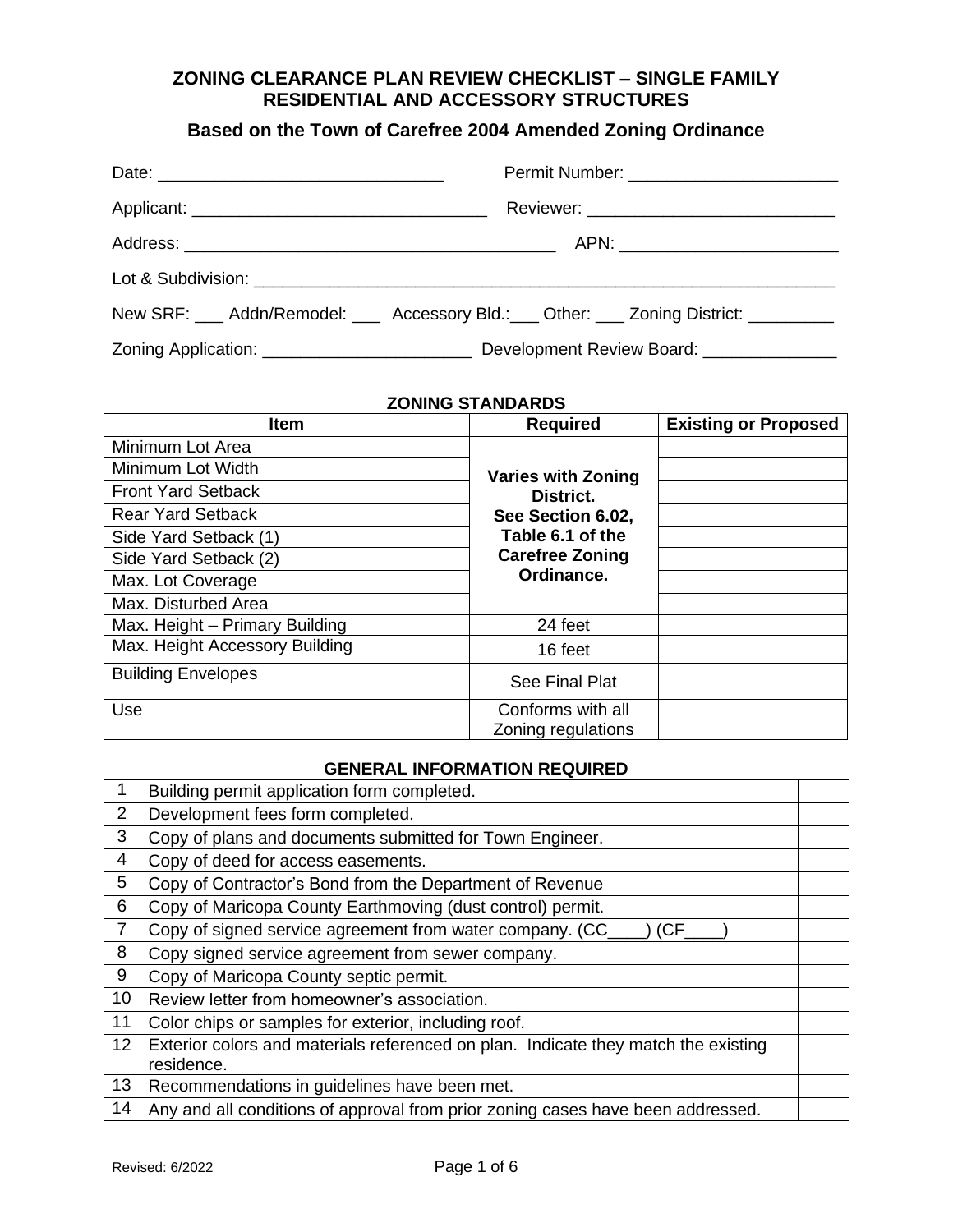# **GRADING AND DRAINAGE**

| 1                        | Stamped and signed by registered surveyor or engineer.                                   |  |
|--------------------------|------------------------------------------------------------------------------------------|--|
| $\overline{2}$           | Scale not smaller than 1"=20'.                                                           |  |
| 3                        | North point.                                                                             |  |
| $\overline{\mathcal{A}}$ | Legal description (lot and subdivision, or metes and bounds).                            |  |
| 5                        | Assessor's parcel number.                                                                |  |
| 6                        | Zoning district.                                                                         |  |
| $\overline{7}$           | Date of original plan preparation.                                                       |  |
| 8                        | Date of subsequent plan revision(s).                                                     |  |
| 9                        | Name of project.                                                                         |  |
| 10                       | Name, address, telephone number of responsible person.                                   |  |
| 11                       | Name, address, telephone number of owner.                                                |  |
| 12                       | Key map showing location of lot.                                                         |  |
| 13                       | Property dimensions.                                                                     |  |
| 14                       | Area of the lot in square feet.                                                          |  |
| 15                       | Property pins found and/or set.                                                          |  |
| 16                       | Utility easements, access easements.                                                     |  |
| 17                       | Public roadways, centerline and right-of-way boundary.                                   |  |
| 18                       | Approved building envelope.                                                              |  |
| 19                       | All buildings.                                                                           |  |
| 20                       | Required yard (setback) lines.                                                           |  |
|                          | Show distances to property lines from all structures, buildings, fences, retaining       |  |
| 21                       | walls, swimming pools, etc.                                                              |  |
| 22                       | Topographic survey with 1 foot or 2 foot contour intervals.                              |  |
| 23                       | Location and elevation of benchmark used, or assumed elevation.                          |  |
| 24                       | Proposed contour lines, 1 foot or 2 foot intervals.                                      |  |
| 25                       | Existing contour lines under the structure(s).                                           |  |
| 26                       | Lowest existing elevation (natural grade) under the structure(s).                        |  |
| 27                       | Proposed finished floor elevation(s) for dwelling.                                       |  |
| 28                       | Proposed finished floor elevation(s) for garage.                                         |  |
| 29                       | Proposed finished floor elevations(s) for accessory building.                            |  |
| 30                       | Provide at least two sections across building pad and through structure(s).              |  |
| 31                       | Provide a section across driveway.                                                       |  |
| 32                       | Show existing and proposed drainage including all washes to be disturbed.                |  |
| 33                       | Show all drainage structures, i.e. culverts, rip rap, retaining walls, channels, berms   |  |
|                          | Historical entrance and exit points and hydraulic properties of all existing drainage    |  |
| 34                       | channels shall be preserved in their natural conditions.                                 |  |
| 35                       | Show on plans floodplain(s) containing 24-hour 100-year storm event discharge of         |  |
|                          | 50 cfs or greater, and show erosion setbacks.                                            |  |
| 36                       | Show erosion setbacks and scour protection details for any buildings and/or pools        |  |
|                          | located within the erosion setback(s).                                                   |  |
| 37                       | If there is a FEMA floodplain being disturbed, required approvals from the County or     |  |
|                          | State have been obtained.                                                                |  |
|                          | Grading shall not disturb or obscure significant visual or environmental features        |  |
| 38                       | including: boulders, rock outcrops, archaeological sites, washes that have a 100-        |  |
|                          | year flow of 50 cfs or greater, etc.                                                     |  |
| 39                       | Modification of boulder features on slopes > 10% is supported by a geological            |  |
|                          | analysis and requires approval by the Development Review Board.                          |  |
| 40                       | Show septic system and leach fields(s) or pit(s).                                        |  |
| 41                       | Grading or disturbance of natural terrain for installing septic system limited to 7 feet |  |
|                          | outside the edge of the infrastructure.                                                  |  |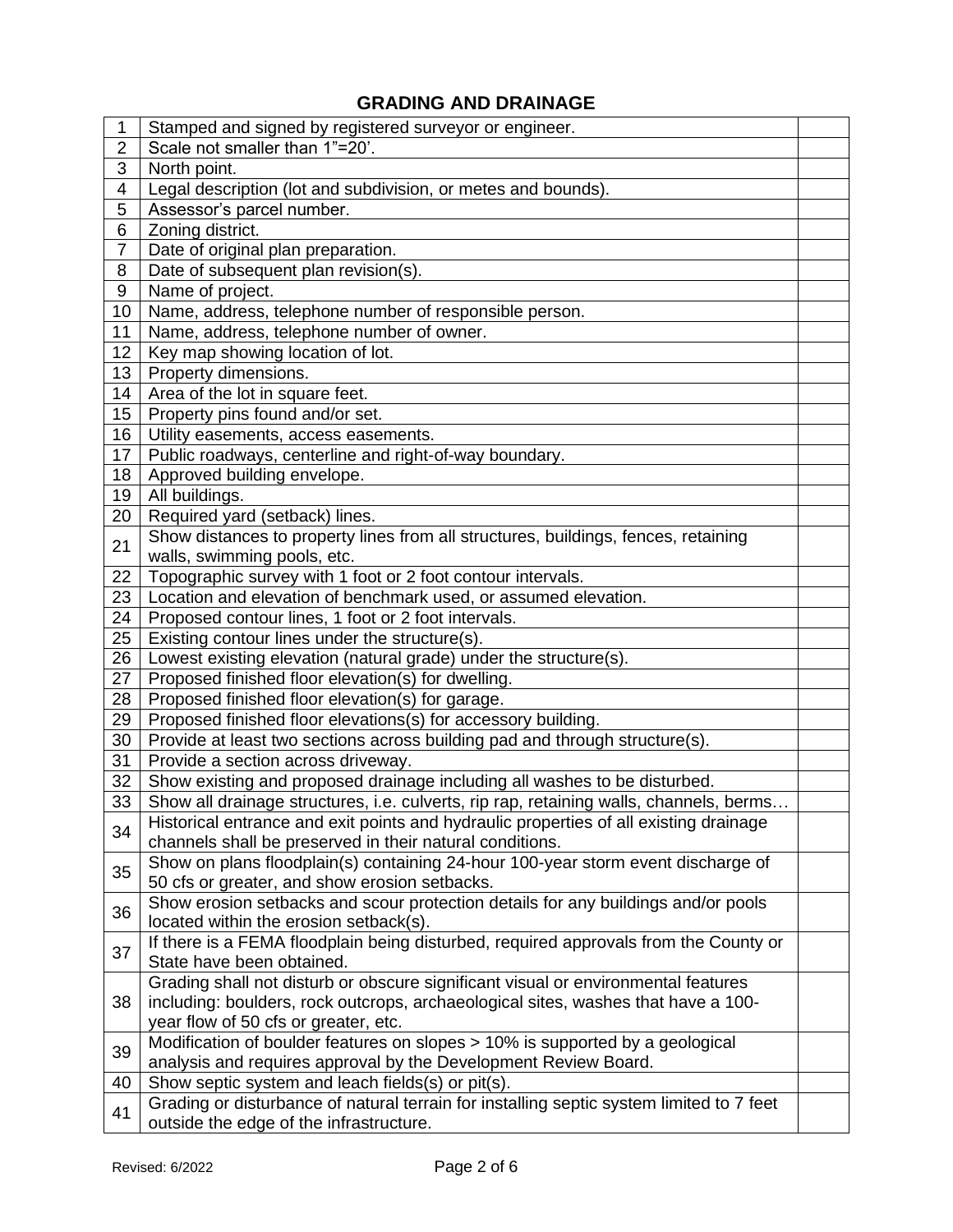| 42 | All utility lines underground and within the driveway graded area.                      |  |
|----|-----------------------------------------------------------------------------------------|--|
| 43 | Disturbance for utility trenches confined to 4 feet either side.                        |  |
| 44 | Provide utility plans, including sewer and water.                                       |  |
| 45 | If not in the driveway area, utility line trenches and revegetation plans shall be      |  |
|    | reviewed by the Development Review Board                                                |  |
|    | Cut and fill slopes:                                                                    |  |
| 46 | 1. Typical maximum slope of 3H:1V maximum vertical 4 feet; or                           |  |
|    | 2. If more than 4 ft., then slope contained by retaining walls; or                      |  |
|    | 3. Soil report certifies stability, and cut surface is stained or treated.              |  |
|    | Cut slope or retaining wall behind house:                                               |  |
| 47 | 1. Shall not exceed 12 feet.                                                            |  |
|    | 2. Building shall screen cut and/or retaining wall from view.                           |  |
| 48 | Spill slopes prohibited                                                                 |  |
| 49 | Quantity of fill material does not exceed quantity of cut material below the structure. |  |
| 50 | Driveway width 16 feet at street diminishing to 12 feet.                                |  |
| 51 | Driveway with 10% slope or greater, review width diminishing to 14 ft. Driveway with    |  |
|    | 15% slope or greater, review by Development Review Board and/or Rural Metro.            |  |
| 52 | State percentage of slope on steepest portion of driveway. 18% maximum.                 |  |
| 53 | Driveway disturbed area width not to exceed 20 feet.                                    |  |
| 54 | Driveway cross-section, minimum 2/3 on cut material or natural grade.                   |  |
| 55 | Driveway over 150 feet long, review by Rural Metro.                                     |  |
| 56 | Spill slopes prohibited on driveway.                                                    |  |
| 57 | Two covered, enclosed parking spaces per residence.                                     |  |
| 58 | State lot coverage in square feet.                                                      |  |
| 59 | State lot coverage for horse stables and shade structure.                               |  |
| 60 | Lot coverage not to include 4 feet of roof overhang.                                    |  |
| 61 | State disturbed area in square feet.                                                    |  |
| 62 | Outline and label area to be disturbed.                                                 |  |
| 63 | Label areas to be revegetated.                                                          |  |
| 64 | Excess disturbed area due to driveway over 150 feet long to be reviewed by              |  |
|    | Development Review Board.                                                               |  |
| 65 | Allowed projections into required yard(s).                                              |  |
| 66 | Show location of all mechanical equipment, with screening.                              |  |
| 67 | Show location for storage of refuse containers, with screening.                         |  |
| 68 | No more than one guest house per lot or parcel.                                         |  |
| 69 | Pool does not encroach into building setbacks.                                          |  |
| 70 | Guest house livable area not to exceed 1/3 livable area of dwelling.                    |  |
|    | Include all applicable notes below:                                                     |  |
| 71 | "Measures shall be taken during construction to avoid sediment run-off from any         |  |
|    | disturbed area."                                                                        |  |
| 72 | "Finished floor elevations are a minimum of 1 foot above the 100-year stormwater        |  |
|    | surface elevation."                                                                     |  |
| 73 | "Excess cut material shall be removed from the site."                                   |  |
| 74 | "All constructed slopes shall be erosion protected with rip rap and plants."            |  |
|    | "An as-built survey prepared and certified by a surveyor registered in the State of     |  |
| 75 | Arizona will be submitted prior to pouring the floor, and will verify setbacks and      |  |
|    | finished floor elevations."                                                             |  |
| 76 | "At the framing inspection, a height certification prepared and certified by a surveyor |  |
|    | registered in the State of Arizona will be submitted verifying building height."        |  |
| 77 | "A 6-foot chain link construction fence shall be placed on the disturbed area           |  |
|    | boundary prior to excavation and grading."                                              |  |
| 78 | "A letter from a surveyor registered in the State of Arizona shall be submitted         |  |
|    | verifying that the 6-foot construction fence has been installed along the disturbed     |  |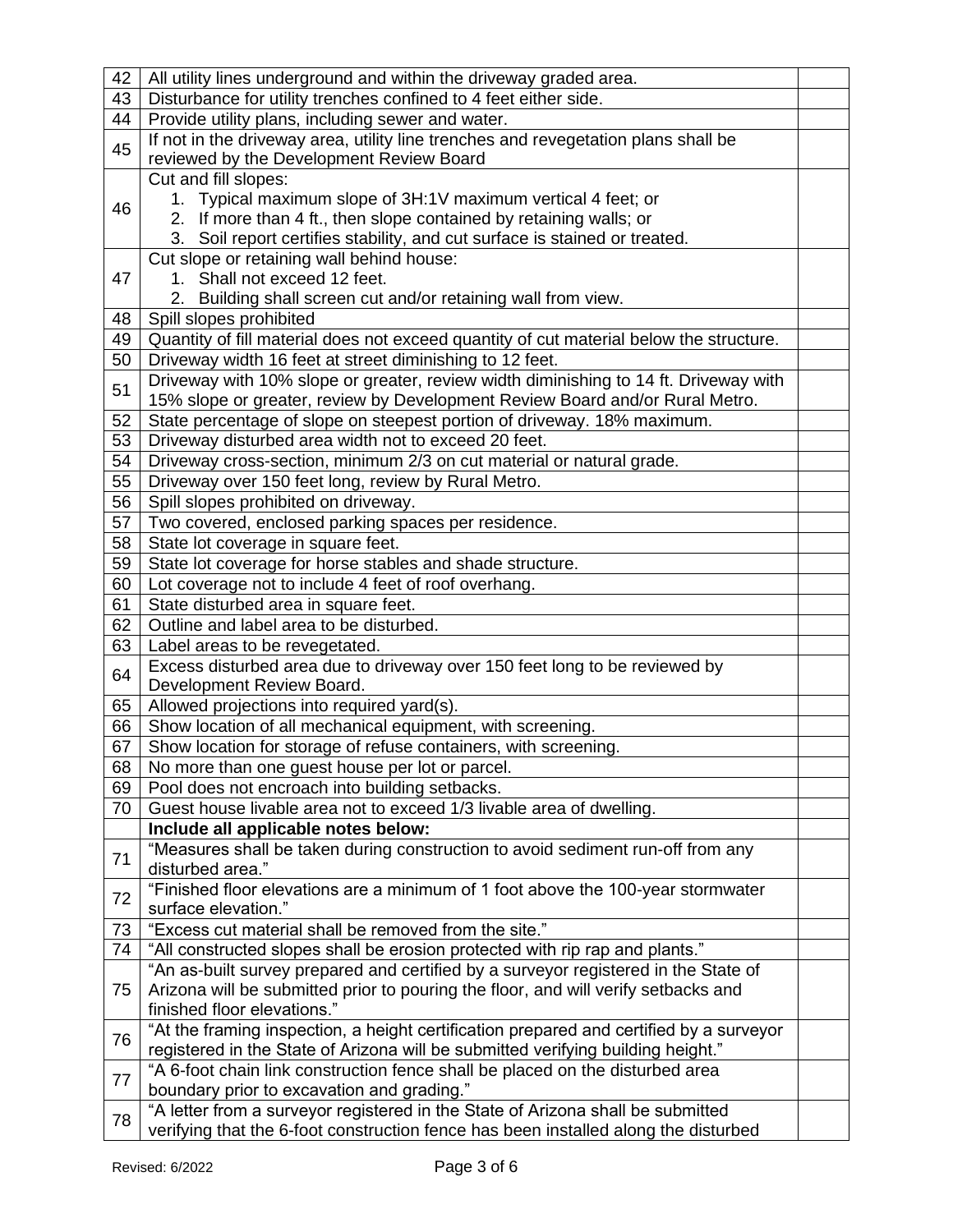## **BUILDING HEIGHT / ELEVATIONS**

|                | Residence no more than 24 feet above design grade.                          |  |
|----------------|-----------------------------------------------------------------------------|--|
| $\overline{2}$ | No wall of residence higher than 20 feet without significant break.         |  |
| 3              | Accessory structure no more than 16 feet above design grade.                |  |
| $\overline{4}$ | Provide the cumulative square footage of the guest house                    |  |
| 5              | Accessory airplane hangar no more than 20 feet above design grade.          |  |
| 6              | Chimney does not exceed 3 feet above highest point of roof.                 |  |
| $\overline{7}$ | 20 feet maximum height for buildings within 500 feet of runaway centerline. |  |
| 8              | Building elevations to show natural and finished grades below building.     |  |
| 9              | Building cross sections to show natural and finished grades below building. |  |
| 10             | Elevations to show roof-mounted equipment and screening.                    |  |

# **RETAINING WALLS, FENCES, AND FREE-STANDING WALLS**

| 1               | Retaining walls in required yard not to exceed 4-1/2 feet in height.                          |  |
|-----------------|-----------------------------------------------------------------------------------------------|--|
| $\overline{2}$  | Retaining walls in buildable area not to exceed 5 feet in height, or 7 feet if terraced.      |  |
| 3               | Excess retaining wall height to go to Development Review Board.                               |  |
| $\overline{4}$  | Terracing required for retaining walls over 5 ft., with upper section $\leq 4$ ft. high and 5 |  |
|                 | ft. buffer in between with landscaping designed to screen the upper section.                  |  |
| 5               | Open rail fencing on retaining wall up to 3 feet high in required yard.                       |  |
| 6               | Open rail fences in buildable area up to 6 feet high in buildable area.                       |  |
| $\overline{7}$  | Walls and fences in required yard not to exceed 4-1/2 feet in height.                         |  |
| 8               | Walls and fences in buildable area up to 6 feet in height.                                    |  |
| 9               | Solid walls on top of retaining walls in buildable area do not exceed 6 feet in               |  |
|                 | combined height measured from outside grade.                                                  |  |
| 10              | Courtyard gate and entry not to exceed 10 feet in height.                                     |  |
| 11              | Show top of wall (TOW) and bottom of wall (BW) elevations for retaining walls,                |  |
|                 | fences, and walls.                                                                            |  |
| 12 <sub>2</sub> | State total length in feet of all retaining walls, fences, and walls.                         |  |
| 13              | Walls and fences not to extend more than halfway into side/rear building setbacks.            |  |
| 14              | No masonry walls allowed in front yard.                                                       |  |
| 15              | Areas inside the masonry walls included in disturbed area.                                    |  |
| 16              | Horizontal undulation for wall in required yard.                                              |  |
| 17              | Natural features preserved.                                                                   |  |
| 18              | Breaks in wall for washes and wildlife.                                                       |  |
| 19              | Corral fencing 100 feet from any lot line.                                                    |  |
| 20              | Pool enclosure walls/fences no more than halfway into side and/or rear required               |  |
|                 | yard.                                                                                         |  |
| 21              | No pool enclosure walls/fences in front required yard.                                        |  |
| 22              | Pool enclosures no less than 5 feet in height.                                                |  |
| 23              | Pool enclosures in required yard no more than 5 feet in height.                               |  |
| 24              | Pool equipment with solid screen wall and gate t least 4-1/2 feet high.                       |  |
| 25              | Private tennis court fence, Section 9.09.                                                     |  |
| 26              | Show sight visibility triangle on corner lots.                                                |  |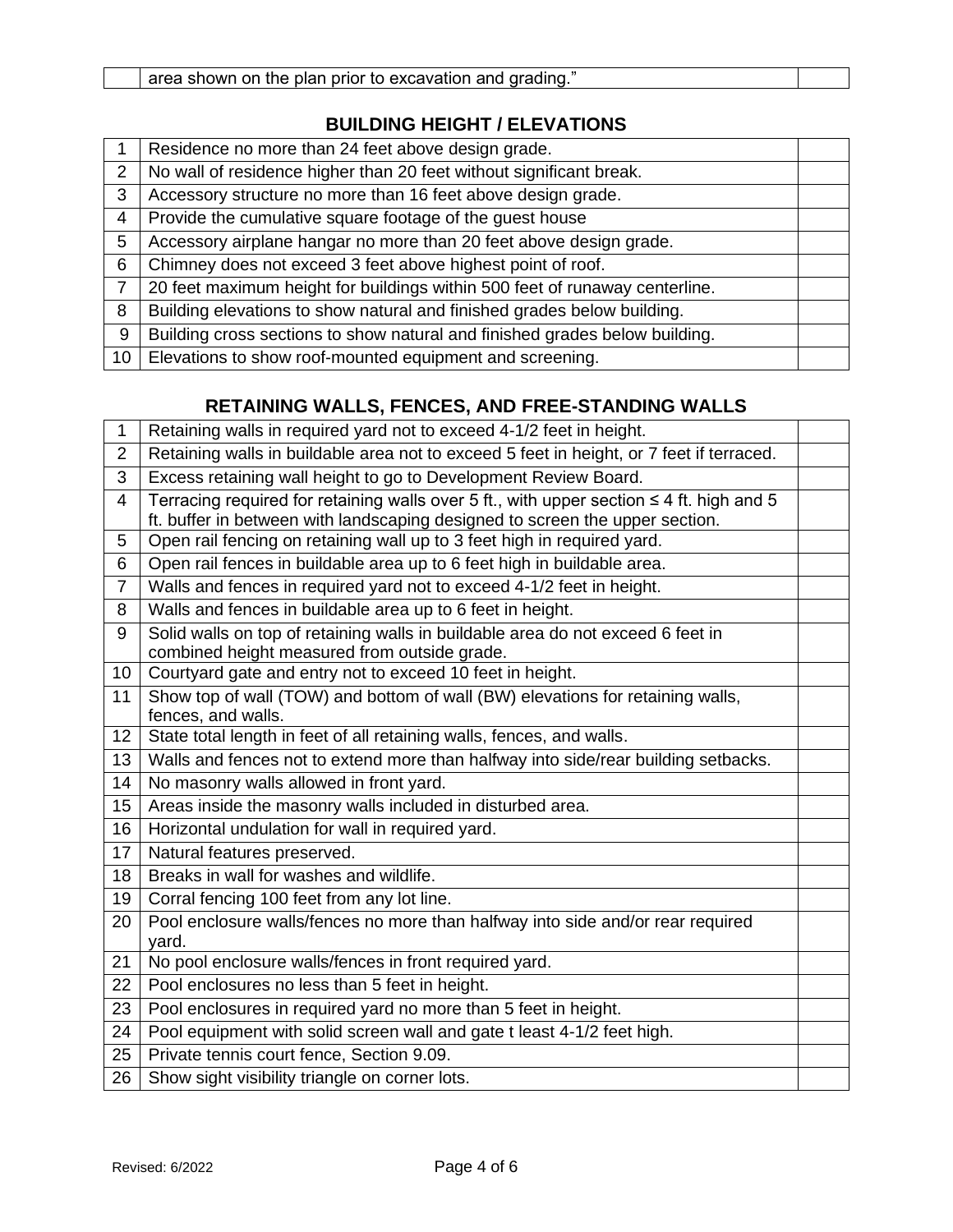# **EXTERIOR LIGHTING**

|                 | Provide a detailed lighting plan or state on plans, "All exterior lighting will be shielded<br>to comply with Section 9.12 of the Carefree Zoning Ordinance." |  |
|-----------------|---------------------------------------------------------------------------------------------------------------------------------------------------------------|--|
| 2               | Motion activated security lights shielded, maximum of 75 watts.                                                                                               |  |
| 3               | Security lights mounted no higher than 12 feet.                                                                                                               |  |
| 4               | Free-standing light fixtures no higher than 4-1/2 feet.                                                                                                       |  |
| $5\overline{)}$ | Wall mounted lights shielded and no higher than 8 feet.                                                                                                       |  |
| 6               | Fixtures over 25 watts fully shielded.                                                                                                                        |  |
| $\overline{7}$  | Landscape uplighting a maximum of 25 watts per fixture                                                                                                        |  |
| 8               | Landscape uplights a minimum of 20 feet apart                                                                                                                 |  |
| 9               | Bulbs not visible on recessed lights.                                                                                                                         |  |
| 10 <sup>°</sup> | Lights directed only onto landscape features, or on sign pursuant to signage<br>requirements.                                                                 |  |

## **LANDSCAPE PLAN / PLANT SALVAGE**

| 1              | Scale not less than 1"=20'.                                                           |  |
|----------------|---------------------------------------------------------------------------------------|--|
| $\overline{2}$ | Outline and label all areas to be disturbed during construction, including driveway,  |  |
|                | septic system, and utility trenches.                                                  |  |
| 3              | Except for removal of packrat nests and pruning of diseased or dead tree limbs,       |  |
|                | undisturbed areas are preserved in their natural state.                               |  |
| 4              | Provide a plant inventory listing every protected plant in the disturbed area.        |  |
| 5              | Show stands of significant vegetation.                                                |  |
| 6              | As per notes on grading & drainage plan, ensure disturbed areas are secured along     |  |
|                | the disturbed area boundary.                                                          |  |
| $\overline{7}$ | Provide salvage assessment of protected plants.                                       |  |
| 8              | Show nursery area for storing salvaged plants.                                        |  |
| 9              | State on plans that small cacti protected by Carefree will be salvaged.               |  |
| 10             | State whether trees will be boxed or spaded.                                          |  |
| 11             | State that saguaro transplanting methodology recommended by the Town of               |  |
|                | Carefree will be used.                                                                |  |
| 12             | Show where landscape materials will be placed on the subject site. Provide a list of  |  |
|                | landscaping materials, including type, size, and quantities.                          |  |
| 13             | Show the plants to be used in revegetated areas such as building setbacks, utility    |  |
|                | trenches and septic system areas. Indicate size and quantities.                       |  |
| 14             | Plant density in revegetation areas is consistent with surrounding natural landscape. |  |
| 15             | Trees minimum 15-gallon size at a time of planting. Minimum 5-gallon shrubs.          |  |
| 16             | Indicate where the protected plants will be relocated.                                |  |
| 17             | Show any plants to be located adjacent to retaining walls.                            |  |
| 18             | Show oasis and transition zones, per landscape guide lines.                           |  |
| 19             | Use irrigated landscaping at the base of the building.                                |  |
| 20             | Grass areas to be enclosed by solid wall at least 2 feet high.                        |  |
| 21             | Landscaping in the street right-of-way consists of native desert plants. A sufficient |  |
|                | separation from edge of pavement is provided for traffic safety.                      |  |
| 22             | Show sight visibility triangle for corner lots.                                       |  |
| 23             | Retention basins include xeriscape plants and erosion control measures.               |  |
| 24             | State that drip irrigation will be used on newly installed plants and salvaged trees, |  |
|                | and whether permanent or temporary.                                                   |  |
| 25             | State on plan, "All plants protected by the Town of Carefree, including small cacti,  |  |
|                | shall be salvaged and relocated to designated places."                                |  |